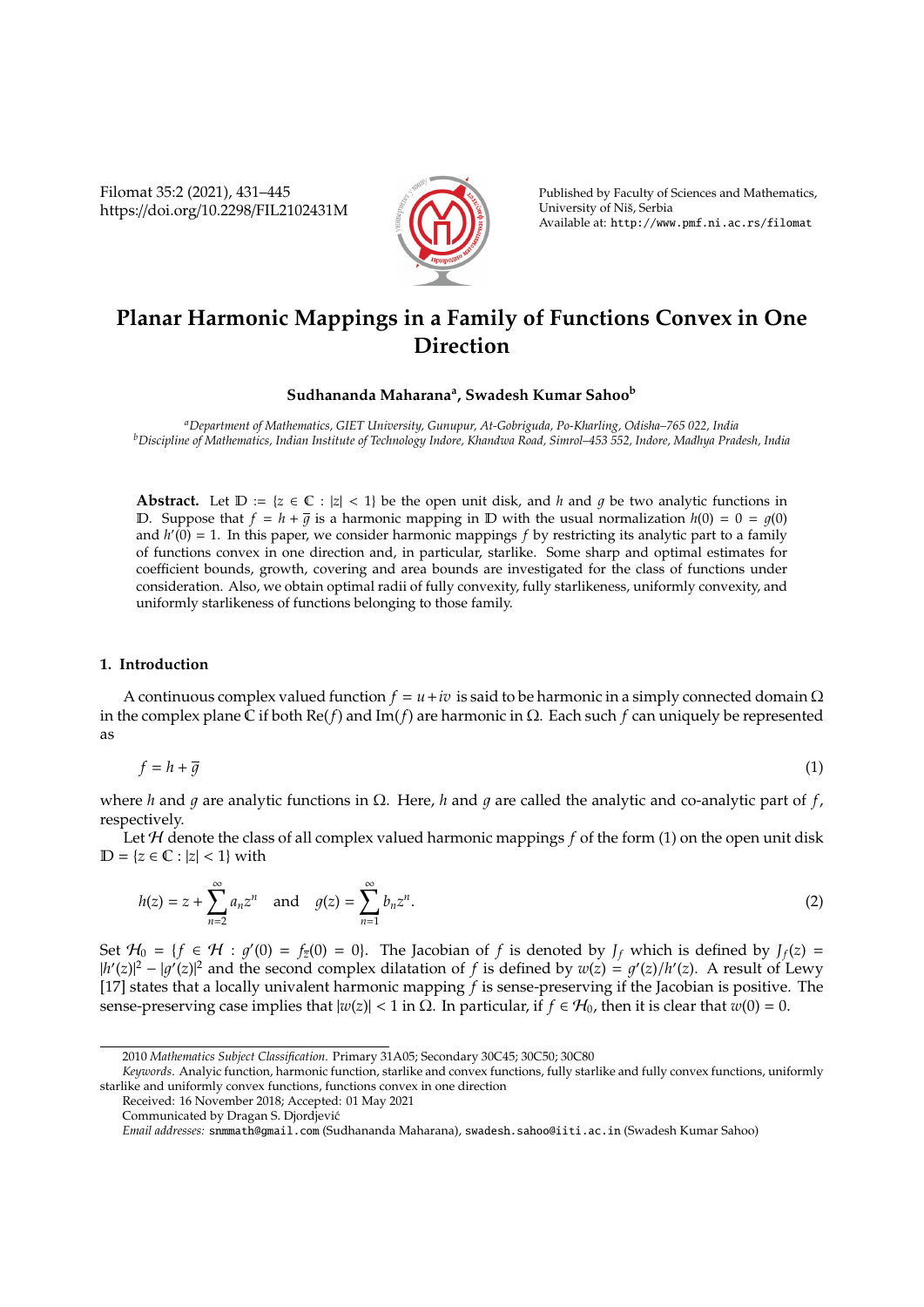Further, let S*<sup>H</sup>* denote the class of all univalent and sense-preserving harmonic mappings *f* in H, and setting  $S_H^0 = \{f \in S_H : g'(0) = f_{\overline{z}}(0) = 0\}$ . The family  $S_H^0$  is known to be compact and normal, whereas  $S_H$ is normal but not compact (see [8, 25]). For many interesting results and expositions on planar harmonic mappings, we refer the monograph of Duren [8], and also the expository articles [7, 25]. The class  $S_H$  for which  $q(z) \equiv 0$  reduces to the class S of the well known normalized univalent analytic functions in D. The geometric subclasses of S*<sup>H</sup>* consisting of starlike, convex and close-to-convex functions in D are denoted by S ∗  $H^*$ ,  $K_H$  and  $C_H$ , respectively, and also we denote by  $S_H^{*0}$ ,  $K_H^0$  and  $C_H^0$  the classes consisting of those functions  $f$  in  $\mathcal{S}_p^*$  $H$ <sup>*H*</sup>,  $K$ <sup>*H*</sup> and  $C$ <sup>*H*</sup> respectively for which  $g'(0) = 0$ .

As an analogue of Bieberbach Conjecture proved by de Branges [6] for functions in the class S, Clunie and Sheil-Small [5] proposed a conjecture for the functions in the class  $S_H^0$ , as stated below is still open. **Conjecture.** Let  $f = h + \overline{g} \in S_H^0$ , where h and g are given by the series representation (2) with  $b_1 = 0$ . Then for each  $n > 2$ 

$$
|a_n| \le \frac{(2n+1)(n+1)}{6}, \quad |b_n| \le \frac{(2n-1)(n-1)}{6} \quad \text{and} \quad ||a_n| - |b_n|| \le n.
$$

*Equality holds in each case for the harmonic Koebe function*  $K(z) = H(z) + \overline{G(z)}$  *in*  $S^0_{H'}$  *where* 

$$
H(z) = \frac{z - \frac{1}{2}z^2 + \frac{1}{6}z^3}{(1-z)^3} \quad \text{and} \quad G(z) = \frac{\frac{1}{2}z^2 + \frac{1}{6}z^3}{(1-z)^3}.
$$

Here we see that the function  $K(z)$  has the dilatation  $w(z) = z$  and maps  $D$  onto the slit plane  $C \setminus \{u + iv :$ *u* ≤ −1/6, *v* = 0}. Although, this conjecture remains an open problem for the full class  $\hat{S}_{H}^{0}$ , but the same has been studied for certain subclasses, such as, the family of typically real functions [5], for the family of functions that are convex in one direction [31], for the family of starlike functions [8, sec. 6.6], and for the family of close-to-convex functions [34]. For some recent development on this conjecture for the functions in the class  $S_{H}^{0}$ , we refer to the article of Ponnusamy et al. [29]. However, the best known bound for  $|a_2|$ is 20.5, see [2]. In order to prove the above conjecture, the authors of [27] suggested another conjecture. One of our objectives in this paper is also to deal with such coefficient problems for some specific class of functions that we are considering in this section.

#### *The Class* G(*c*)

Umezawa [33] studied that, if the function *h* is locally univalent of the form (2) satisfying the relation

$$
\alpha > \mathcal{R}\left(1 + \frac{z h''(z)}{h'(z)}\right) > -\frac{\alpha}{2\alpha - 3} \tag{3}
$$

with  $\alpha$  not less than 3/2, then *h* is analytic and univalent in D. Moreover, *h* maps every subdisk  $D_r = \{z \in$  $C: |z| < r \le 1$ } into a domain which is convex in one direction. Several special cases of inequality (3) have been studied for several purposes by allowing different values of  $\alpha \geq 3/2$ . In particular, when  $\alpha$  approaches  $3/2$  in (3), it generates a subclass of S denoted by  $G$ , in which the function *h* satisfy the condition

$$
\Re\left(1+\frac{zh''(z)}{h'(z)}\right)<\frac{3}{2},\ z\in\mathbb{D}.\tag{4}
$$

Furthermore, a locally univalent analytic function *h* is said to belong to  $G(c)$  for some  $c > 0$ , if it satisfies the condition

$$
\mathcal{R}\left(1+\frac{zh''(z)}{h'(z)}\right)<1+\frac{c}{2},\ z\in\mathbb{D}.\tag{5}
$$

The class  $G(c)$  was introduced and studied by Obradovic´ *et al.* in [21]. Clearly,  $G(1) \equiv G$  which was introduced by Ozaki [22] and proved that functions in  $G$  are univalent in D. Later on, Singh and Singh [32]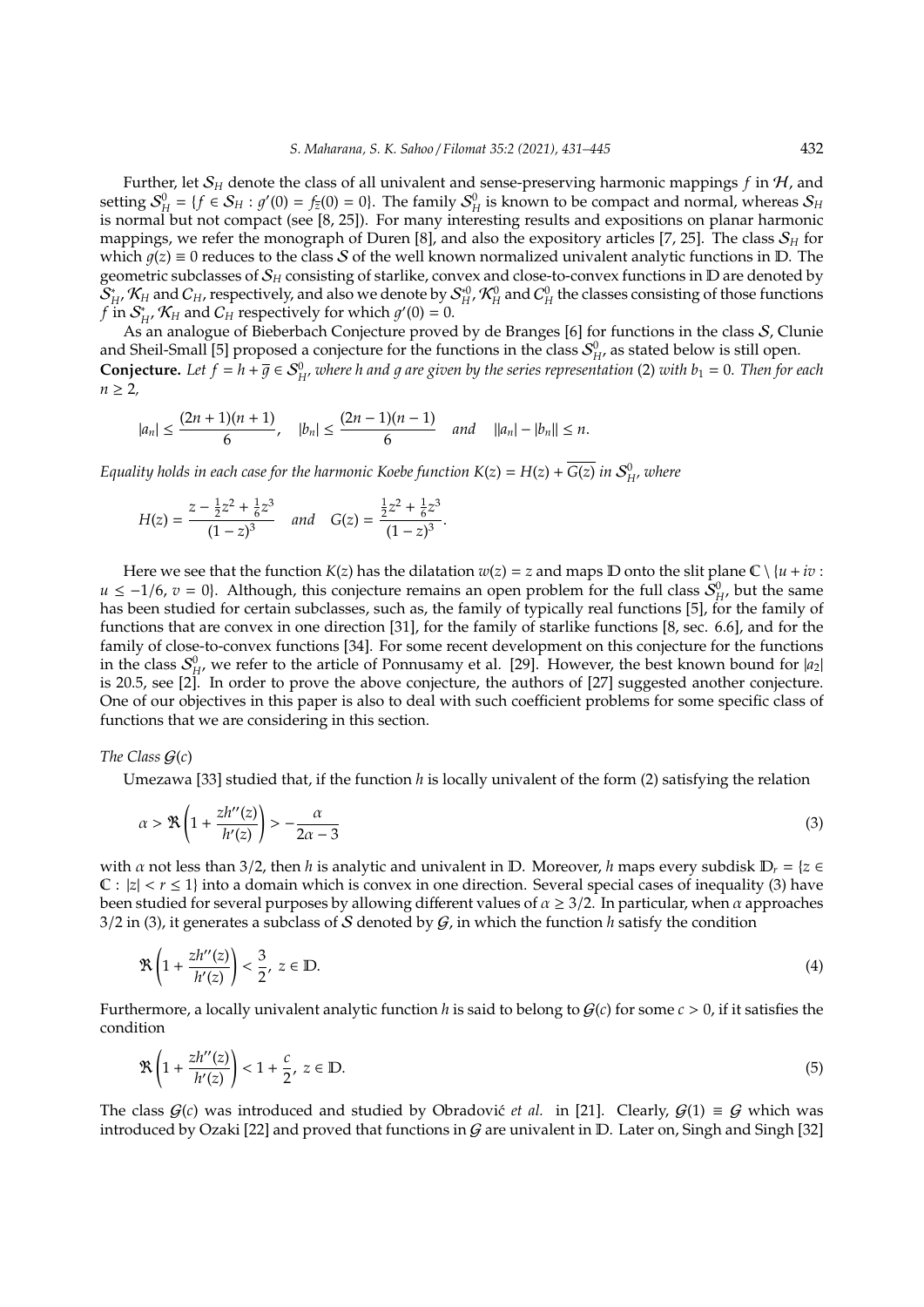proved that functions in G are starlike in D. By Umezawa [33], each function in G maps every  $D_r$  onto a domain which is convex in one direction. For more informations about the class  $G$  in different contexts we refer [18, 24, 26, 30].

The analytic part of harmonic mappings plays a vital role in shaping their geometric properties. For instance, if  $f = h + \overline{q}$  is sense preserving harmonic mapping and *h* is convex univalent, then  $f \in S_H$  and maps D onto a close-to-convex domain (see [5, Theorem 5.17, p.20]). It is pertinent that for a fixed analytic function *h*, an interesting problem arises to describe about all functions *g* such that  $f = h + \overline{g} \in H$ . Not much known on the geometric properties of such planner harmonic mappings. Very recently, by restricting the analytic part *h* as a member of univalent starlike functions, convex functions, functions of bounded boundary rotation and functions convex in one direction, few authors studied some geometric properties of certain subfamily of  $S_H$  (see [9, 13–16, 28] and also [1] for a variety of such results).

Motivated by all these studies, we introduce here the class of function  $\mathcal{F}^\alpha_{G(c)}$  as stated below and obtain the coefficient estimates of the co-analytic part of  $f \in \mathcal{F}_{G(c)}^{\alpha}$  in Section 2. Structure of rest of the paper are as follows. Section 3 is devoted to the results about the radii of fully convexity, fully starlikeness, uniformly convexity and uniformly starlikeness for the class of functions under consideration. Furthermore, the growth theorem, covering theorem and area theorem are obtained in the last section.

*The Class*  $\mathcal{F}_{G(c)}^{\alpha}$ 

Let  $0 \le \alpha < 1$ . For an analytic function  $w$  in  $D$  with  $|w(z)| < 1$ , we denote by  $\mathcal{F}_{G(c)}^{\alpha}$  the set of all functions  $f = h + \overline{g} \in S_H$ , for which  $h \in G(c)$  and  $g'(0) = b_1$ ,  $|b_1| = \alpha$ , satisfying

$$
g'(z) = w(z)h'(z) \quad \text{for all } z \in \mathbb{D}.\tag{6}
$$

Set  $\mathcal{F}_{G(c)}^0 = \{f = h + \overline{g} \in \mathcal{F}_{G(c)}^{\alpha} : g'(0) = 0\}$ . In particular, for  $c = 1$  we denote the class of functions  $\mathcal{F}_{G(c)}^{\alpha}$  and  $\mathcal{F}_{\mathsf{G}(c)}^0$  by  $\mathcal{F}_\mathsf{G}^\alpha$  and  $\mathcal{F}_\mathsf{G}^0$ , respectively.

## **2. Coe**ffi**cient Inequality**

In this section, we find coefficient bounds for the co-analytic part of the function  $f = h + \overline{g}$  belonging to the class  $\mathcal{F}_{G(c)}^{\alpha}$ . The following coefficient bound obtained by Obradovic´ *et al.* for the functions  $h \in \mathcal{G}(c)$  is useful to obtain our main result in this section.

**Lemma 2.1.** [21] Let  $h$  ∈  $G(c)$  for some  $0 < c \le 1$  and  $h(z)$  be of the form (2). Then

$$
|a_n| \le \frac{c}{n(n-1)}
$$
 for all  $n \ge 2$ .

*Equality is attained for the function*  $f_n(z)$  *such that*  $f'_n(z) = \left(1 - z^{n-1}\right)^{c/(n-1)}$ *,*  $n \ge 2$ *.* 

Now we state our main result of this section.

**Theorem 2.2.** Let  $f = h + \overline{g} \in \mathcal{F}_{G(c)}^{\alpha}$  for some  $0 < c \leq 1$ , where h and g are given by (2). Then

$$
|b_n| \le \frac{c\alpha}{n(n-1)} + \frac{\left(1 - \alpha^2\right)(1 + c\gamma + c\Psi(n-1))}{n},\tag{7}
$$

*where* γ *is the well known* Euler's constant*, and* Ψ *is the well known* digamma function *which is the logarithmic*  $d$ erivative of the classical gamma function given by  $\Psi(z) = \Gamma'(z)/\Gamma(z)$ .

*Moreover, we have the sharp estimate for the second coefficient b<sub>2</sub> as* 

$$
|b_2| \le \frac{1 + c\alpha - \alpha^2}{2},\tag{8}
$$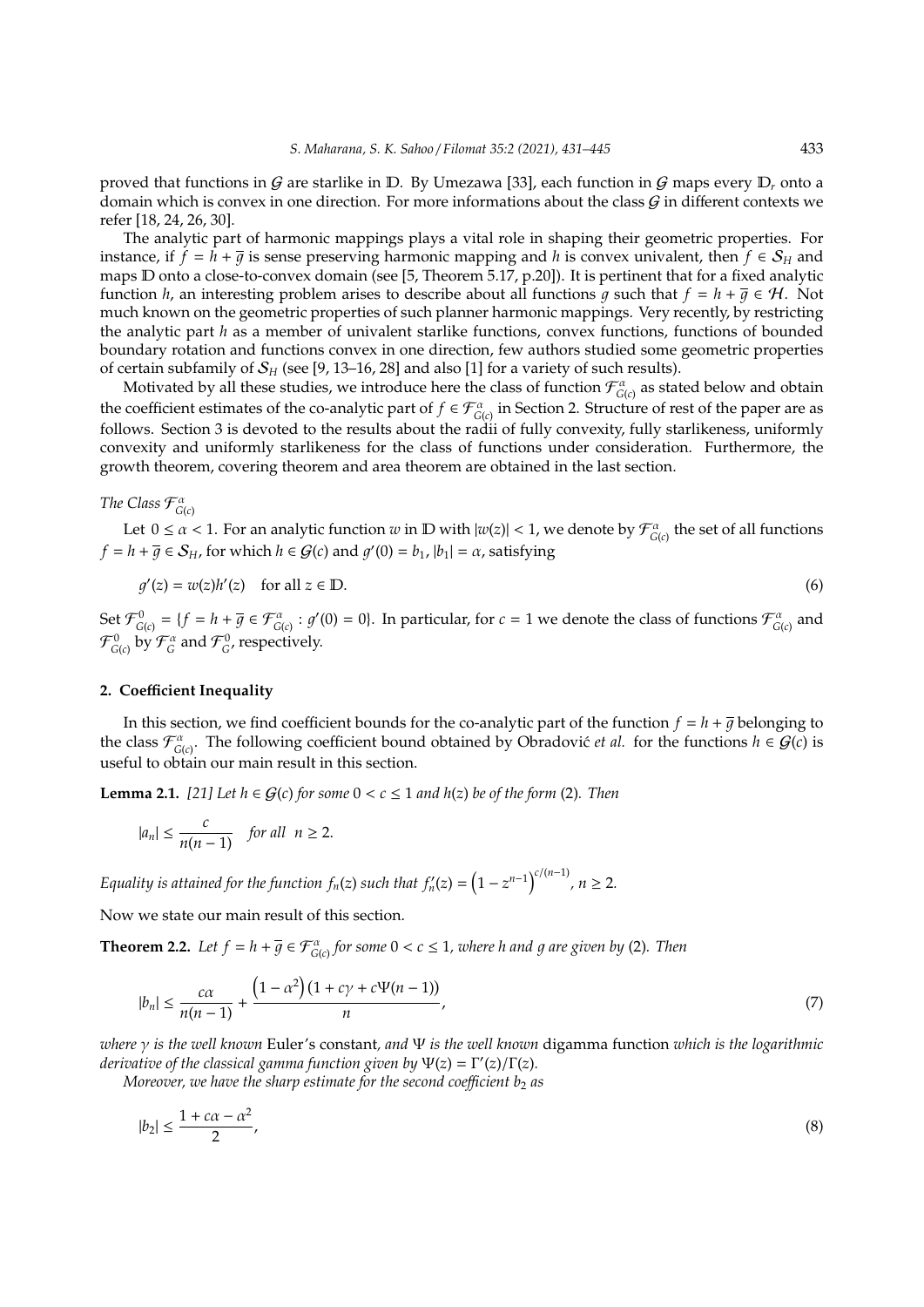*and the extremal function is*

$$
f(z) = z + c(z + (1 - z) \log(1 - z)) + \overline{\int_0^z \frac{(\zeta + \alpha)(1 - c \log(1 - \zeta))}{(1 + \alpha \zeta)}} d\zeta.
$$
 (9)

In particular when  $\alpha = 0$  and  $c = 1$ , we have respectively the following results for the classes  $\mathcal{F}_{G(c)}^0$ ,  $\mathcal{F}_G^a$ and  $\mathcal{F}_{G}^{0}$  as follows.

**Corollary 2.3.** Let  $f = h + \overline{g} \in \mathcal{F}_{G(c)}^0$  for some  $0 < c \leq 1$ , where h and g are given by (2). Then, we have

$$
|b_n| \le \frac{1+c\gamma + c\Psi(n-1)}{n}.
$$

**Corollary 2.4.** *Let*  $f = h + \overline{g} \in \mathcal{F}_G^{\alpha}$ , where h and g are given by (2). Then

$$
|b_n| \le \frac{\alpha}{n(n-1)} + \frac{(1-\alpha^2)(1+\gamma+\Psi(n-1))}{n}.
$$
\n(10)

*Moreover, we have the sharp estimate for the second coefficient*  $b_2$  *as* 

$$
|b_2| \le \frac{1+\alpha-\alpha^2}{2},\tag{11}
$$

*and the extremal function is*

$$
f(z) = z - \frac{z^2}{2} + \int_0^z \frac{(\zeta - \alpha)(1 - \zeta)}{(1 - \alpha \zeta)} d\zeta,
$$

*which in particular gives*

$$
f(z) = \begin{cases} z - \frac{z^2}{2} + \overline{(-1 - \frac{1}{\alpha} + \frac{1}{\alpha^2})z + \frac{1}{2\alpha}z^2 + (1 - \frac{1}{\alpha} - \frac{1}{\alpha^2} + \frac{1}{\alpha^3})\ln(1 - \alpha z)}, & \alpha \neq 0, \\ z - \frac{z^2}{2} + \frac{z^2}{2} - \frac{z^3}{3}, & \alpha = 0. \end{cases}
$$
(12)

**Corollary 2.5.** Let  $f = h + \overline{g} \in \mathcal{F}_{G}^{0}$ , where h and g are given by (2). Then, we have

$$
|b_n|\leq \frac{1+\gamma+\Psi(n-1)}{n}.
$$

*Proof of Theorem* 2.2*.*

Let *f* ∈ H. Then *f* is sense preserving locally univalent harmonic mapping and therefore its Jacobian  $J_f(z) = |h'(z)|^2 - |g'(z)|^2$  is positive. Hence, its dilatation  $w(z) = g'(z)/h'(z)$  is analytic in D and  $|w(z)| < 1$ . The function *w* has the series expansion of the form

$$
w(z) = c_0 + c_1 z + c_2 z^2 + \cdots \tag{13}
$$

for  $z \in \mathbb{D}$ ,  $c_i \in \mathbb{C}$ ,  $i = 1, 2, \ldots$  Since  $w(z)h'(z) = g'(z)$ , by comparing the constant coefficients in their series expansions, obtained from (2) and (13), we have  $c_0 = b_1$  with  $|b_1| = \alpha$ . Therefore, for  $z \in \mathbb{D}$ , we have

$$
\frac{|r - \alpha|}{1 - \alpha r} \le |w(z)| \le \frac{r + \alpha}{1 + \alpha r'},\tag{14}
$$

and

$$
|c_n| \le 1 - |c_0|^2, \quad |w'(z)| \le \frac{1 - |w(z)|^2}{1 - |z|^2} \tag{15}
$$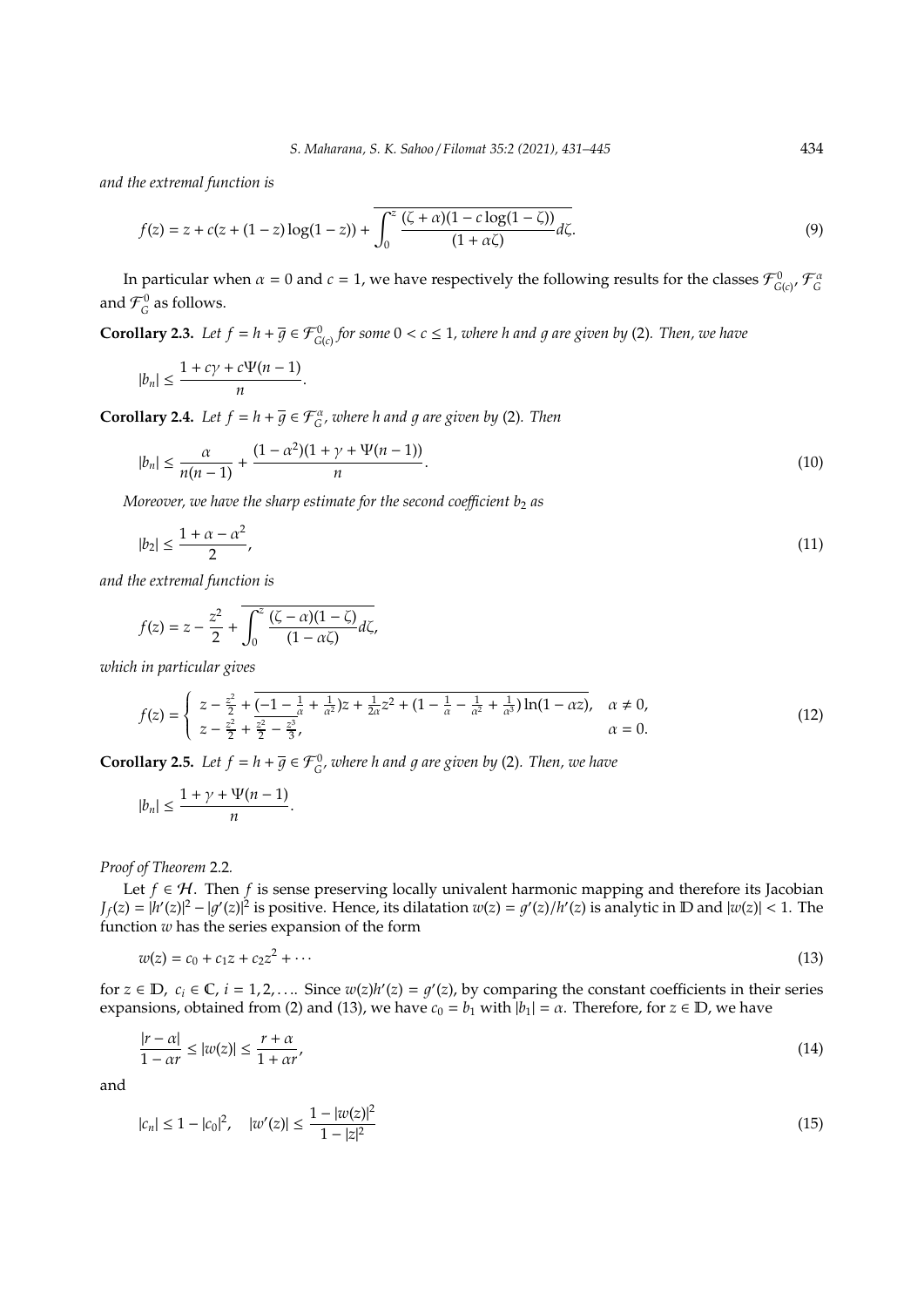for *n* = 1, 2, . . ., see e.g. Nehari [19, p. 172] and Avkhadiev and Wirths [3, p. 30 & p. 53].

Again in the series expansions of the relation  $g'(z) = w(z)h'(z)$ , equating the coefficient of  $z^{n-1}$  on both sides, we obtain

$$
nb_n = a_1c_{n-1} + 2a_2c_{n-2} + 3a_3c_{n-3} + \dots + (n-1)a_{n-1}c_1 + na_nc_0,
$$
\n(16)

with  $a_1 = 1$ , where  $c_n \in \mathbb{C}$ ,  $n = 0, 1, 2, \ldots$  In particular, for  $n = 2$ , we have

$$
2b_2 = a_1c_1 + 2a_2c_0.
$$

By the help of (15) and Lemma 2.1, we estimate

$$
2|b_2| \le |a_1| \, |c_1| + 2|a_2| \, |c_0| \le (1 - |c_0|^2) + c|c_0| \le 1 - \alpha^2 + c\alpha,
$$

which yields the inequality (8). The inequality (11) clearly follows when  $c = 1$ .

Now, we show that the inequality given by (8) is sharp. For  $0 \le \alpha < 1$ , consider the function  $f(z) =$  $h(z) + \overline{q(z)}$  with

$$
h(z)=z+\sum_{n=2}^\infty\frac{c}{n(n-1)}z^n\in\mathcal{G}(c),
$$

and the dilatation  $w(z)$  as

$$
w(z) = \frac{z + \alpha}{1 + \alpha z}, \quad z \in \mathbb{D}.
$$

Using the relation  $g'(z) = w(z)h'(z)$ , we obtain

$$
g'(z) = \frac{(z+\alpha)(1+cz+\frac{c}{2}z^{2}+\frac{c}{3}z^{3}+\cdots)}{1+\alpha z}
$$
  
= 
$$
\frac{\alpha+(1+c\alpha)z+(c+\frac{c\alpha}{2})z^{2}+(\frac{c}{2}+\frac{c\alpha}{3})z^{3}+\cdots}{1+\alpha z}
$$
  
= 
$$
\alpha+(1+c\alpha-\alpha^{2})z+(c-\alpha+\frac{c\alpha}{2}-c\alpha^{2}+\alpha^{3})z^{3}\cdots, \quad z \in \mathbb{D}.
$$

This implies that the estimate (8) is sharp. Since  $g(0) = 0$ , by integration, we uniquely deduce for  $z \in D$  that

$$
g(z) = \int_0^z \frac{(\zeta + \alpha)(1 - c \log(1 - \zeta))}{(1 + \alpha \zeta)} d\zeta,
$$

which yields the extremal function (9).

Since the inequality (15) holds for all  $n \geq 1$ , from (16), it immediately follows that

$$
n|b_n| \le n|a_n| |c_0| + (1 - |c_0|^2) \sum_{k=1}^{n-1} k|a_k|,
$$

with  $a_1 = 1$ . Since  $|c_0| = |b_1| = \alpha$ , Lemma 2.1 gives us in concluding the desired inequality

$$
|b_n| \leq \frac{c\alpha}{n(n-1)} + \frac{1-\alpha^2}{n} + \frac{1-\alpha^2}{n} \sum_{k=2}^{n-1} k |a_k|
$$
  
\n
$$
\leq \frac{c\alpha}{n(n-1)} + \frac{1-\alpha^2}{n} + \frac{1-\alpha^2}{n} \sum_{k=2}^{n-1} \frac{c}{k-1}
$$
  
\n
$$
= \frac{c\alpha}{n(n-1)} + \frac{1-\alpha^2}{n} + \frac{1-\alpha^2}{n} c(\gamma + \Psi(n-1)),
$$

where γ is the *Euler constant* and Ψ is the *digamma function* defined in the statement of our theorem.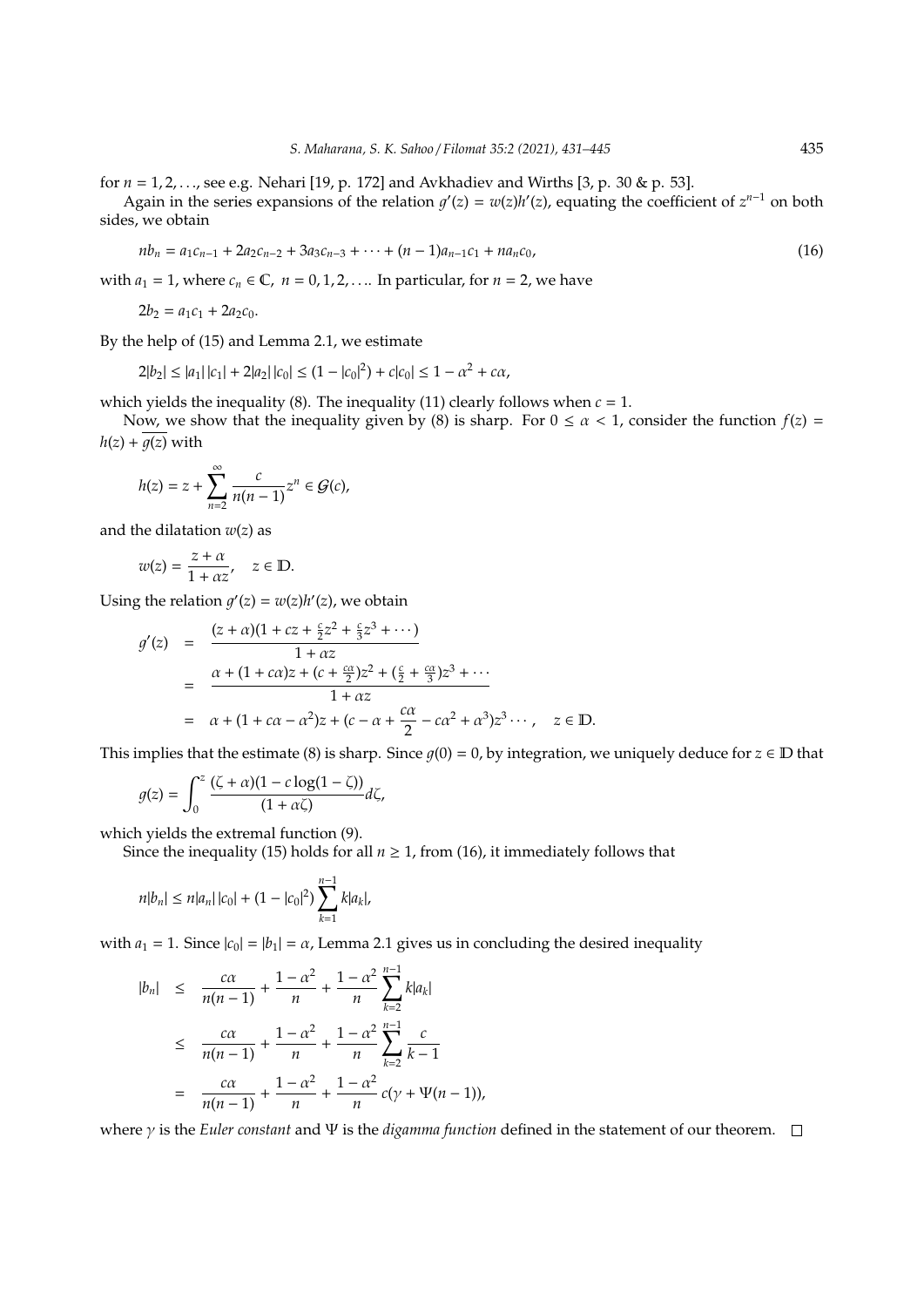#### **3. Radius Properties**

For the radii problems in harmonic mappings, one of the basic papers which we refer is [12]. In this section we study the radii of fully convexity, fully starlikeness, uniformly convexity and uniformly starlikeness for functions  $f = h + \overline{g}$  belonging to the class  $\mathcal{F}_{G(c)}^{\alpha}$ . In order to obtain such type of results under consideration, we collect here some basic definitions.

Convexity and starlikeness are not the hereditary properties for the univalent harmonic mappings, i.e., if a harmonic mapping maps D onto a convex (or a starlike) domain, then it does not always map each concentric subdisk onto a convex (or a starlike) domain (see [4, 8]). Chuaqui, Duren and Osgood [4] introduced the notion of fully starlike and fully convex harmonic mappings that do inherits the properties of starlikeness and convexity respectively. Later on this has been generalized in terms of fully convex of order β and fully starlike of order β,  $\beta \in [0, 1)$ , by Jahangiri in [10] and [11], respectively. The definitions of fully convexity and fully starlikeness are given below.

**Definition 3.1.** *A harmonic mapping*  $f ∈ H$  *is said to be fully convex of order*  $β$  ( $0 ≤ β < 1$ ) *if it maps every circle* |*z*| = *r* < 1 *in a one-to-one manner onto a curve satisfying*

$$
\frac{\partial}{\partial \theta} \left\{ \arg \left( \frac{\partial}{\partial \theta} f(re^{i\theta}) \right) \right\} > \beta, \quad 0 \le \theta \le 2\pi.
$$
\n(17)

*If*  $\beta = 0$ , then the harmonic mapping f satisfying (17) is said to be fully convex (univalent) in  $D$ .

**Definition 3.2.** *A harmonic mapping*  $f ∈ H$  *is said to be fully starlike of order*  $β$  (0 ≤  $β < 1$ ) *if it maps every circle* |*z*| = *r* < 1 *in a one-to-one manner onto a curve satisfying*

$$
\frac{\partial}{\partial \theta} \left\{ \arg \left( f(re^{i\theta}) \right) \right\} > \beta, \quad 0 \le \theta \le 2\pi. \tag{18}
$$

*If* β = 0*, then the harmonic mapping f satisfying* (18) *is said to be fully starlike (univalent) in* D*.*

It is very clear that fully convex mappings are fully starlike but not the converse as the function  $f(z) = z + (1/n)\overline{z}$ <sup>*n*</sup> ( $n \ge 2$ ) shows. Radó-kneser Choquet Theorem [8, Sec.3.1] ensures that fully convex harmonic mappings are necessarily univalent in  $\mathbb{D}$ . However, a fully starlike mappings need not be univalent in  $D$  (see [4, p.14]).

Other family of functions we consider in this paper are the family of uniformly convex and uniformly starlike functions. To understand their definitions, we need the concept of convex and starlike arcs. An arc is said to be starlike with respect to a point if the line segment joining the point with any other point on the arc does not intersect the arc at any other point.

**Definition 3.3.** *A locally univalent function*  $f = h + \overline{g}$  *is said to be uniformly convex in*  $D$ *, if f is fully convex in* D*, and maps every circular arc* γ<sup>ζ</sup> *contained in* D *with center* ζ *also in* D*, to a convex arc f*(γζ)*.*

**Definition 3.4.** *A locally univalent function*  $f = h + \overline{q}$  *is said to be uniformly starlike in*  $D$ *, if f is fully starlike in* D*, and maps every circular arc* γ<sup>ζ</sup> *contained in* D *with center* ζ *also in* D*, to the arc f*(γζ) *which is starlike with respect to*  $f(\zeta)$ *.* 

Clearly the class of uniformly starlike functions are contained in the class of fully starlike functions.

**Definition 3.5.** *Let*  $F = S_H$  *or any one of the geometric subclasses of*  $H$  *under consideration. For*  $r \in (0, 1)$ *, we say that*  $f = h + \overline{g} \in F$  *in*  $|z| < r$  *if*  $f_r(z) = \frac{1}{r} f(rz) \in F$  *in*  $|z| < 1$  *in the usual sense.*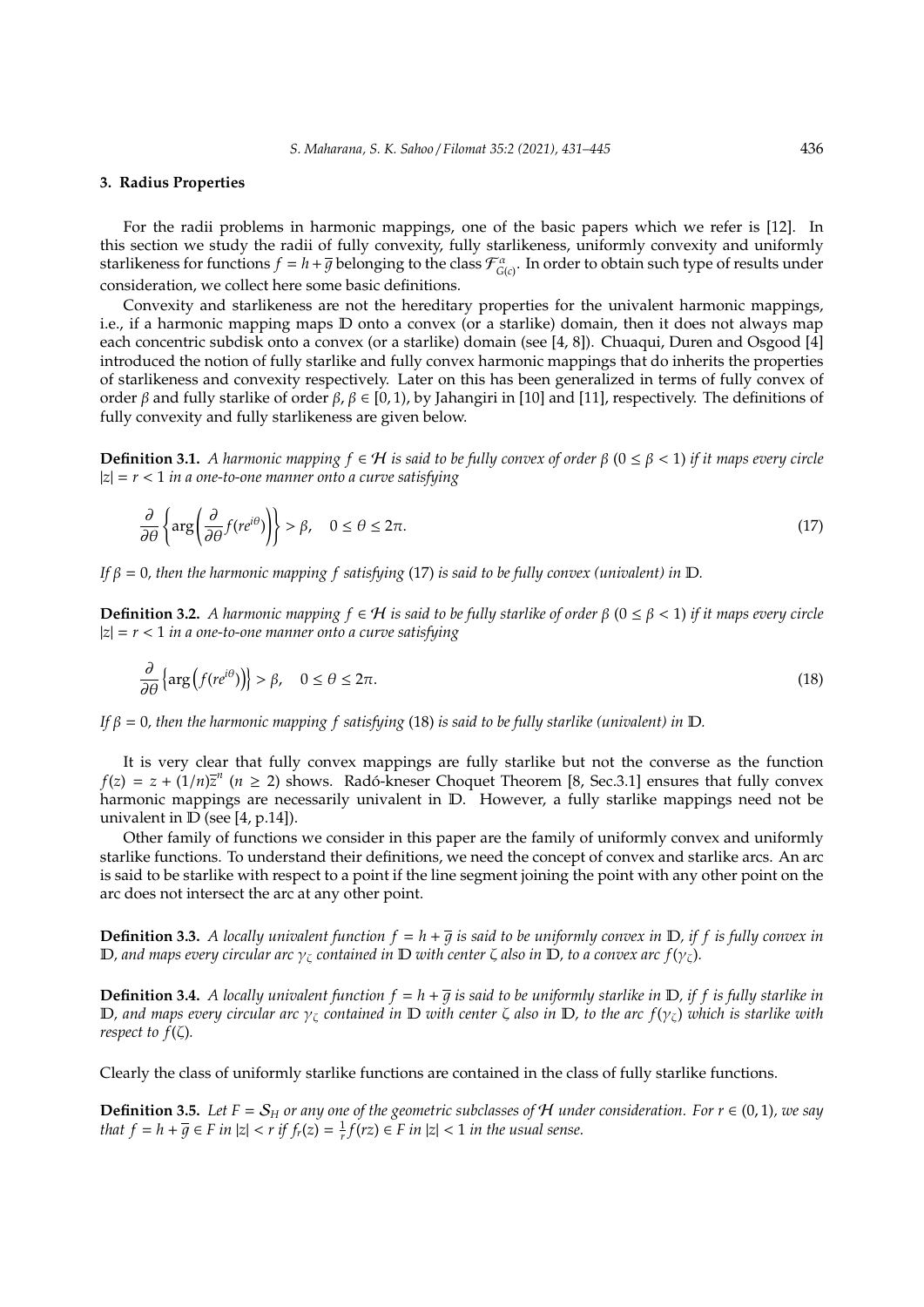### *3.1. Radii of fully convexity and fully starlikeness*

Recall the sufficient conditions obtained by Jahangiri for functions  $f \in H$  to be fully harmonic convex of order  $β$  and fully harmonic starlike of order  $β$ , respectively, as stated below.

**Lemma 3.6.** *[10] Let*  $f = h + \overline{g} \in H$ *, where h and g are given by (2). Furthermore, let* 

$$
\sum_{n=2}^{\infty} \frac{n(n-\beta)}{1-\beta} |a_n| + \sum_{n=1}^{\infty} \frac{n(n+\beta)}{1-\beta} |b_n| \le 1,
$$

 $\alpha$ *nd*  $\beta \in [0, 1)$ *. Then, f is a fully harmonic convex function of order*  $\beta$ *.* 

**Lemma 3.7.** [11] Let  $f = h + \overline{g} \in H$ , where h and g are given by (2). Furthermore, let

$$
\sum_{n=2}^{\infty} \frac{n-\beta}{1-\beta} |a_n| + \sum_{n=1}^{\infty} \frac{n+\beta}{1-\beta} |b_n| \leq 1,
$$

*and*  $β ∈ [0, 1)$ *. Then, f is a fully harmonic starlike function of order*  $β$ *.* 

For the sake of convenience, we collect some elementary identities in the form of a proposition that are useful in the proofs of our main results in this section.

### **Proposition 3.8.** *We have*

(a) 
$$
\sum_{n=2}^{\infty} r^{n-1} = \frac{r}{1-r}, \sum_{n=2}^{\infty} nr^{n-1} = \frac{2r-r^2}{(1-r)^2},
$$
  
\n(b) 
$$
\sum_{n=2}^{\infty} \frac{r^{n-1}}{n} = \frac{-r - \log(1-r)}{r}, \sum_{n=2}^{\infty} \frac{nr^{n-1}}{n-1} = \frac{r - (1-r) \log(1-r)}{1-r},
$$
  
\n(c) 
$$
\sum_{n=2}^{\infty} \frac{r^{n-1}}{n-1} = -\log(1-r), \sum_{n=2}^{\infty} \frac{r^n}{n-1} = -r \log(1-r), \sum_{n=2}^{\infty} \frac{r^n}{n} = -r - \log(1-r),
$$
  
\n(d) 
$$
\sum_{n=2}^{\infty} n\Psi(n-1)r^{n-1} = \frac{r(\gamma(-2+r) + r + (-2+r) \log(1-r))}{(1-r)^2},
$$
  
\n(e) 
$$
\sum_{n=2}^{\infty} \Psi(n-1)r^{n-1} = -\frac{r(\gamma + \log(1-r))}{1-r},
$$
  
\n(f) 
$$
\sum_{n=2}^{\infty} \frac{r^{n-1}}{n(n-1)} = \frac{r + (1-r) \log(1-r)}{r}, \sum_{n=2}^{\infty} \frac{r^n}{n(n-1)} = r + (1-r) \log(1-r),
$$
  
\n(g) 
$$
\sum_{n=2}^{\infty} \frac{\Psi(n-1)}{n} r^{n-1} = \frac{(-1+\gamma)r + (\gamma + r) \log(1-r)}{r},
$$

*where* γ *is the Euler constant and* Ψ *is the digamma function defined in Theorem* 2.2*.*

**Theorem 3.9.** Let  $f = h + \overline{g}$ , where h and g are given by (2). Then for all  $f \in \mathcal{F}_{G(c)}^0$ , we have

**(a)** *the radius of fully convexity of order* β *is rc*(β)*, where rc*(β) *is the unique real root of the equation*

$$
1 - \beta - (4 + c - \beta)r + 2r^2 + c\left\{1 - \beta(1 - 3r + 2r^2)\right\}\log(1 - r) = 0\tag{19}
$$

*lying in the interval* (0, 1)*.*

**(b)** the radius of fully convexity is  $r_c$ , where  $r_c$  is the unique real root of the equation

$$
1 - (4 + c)r + 2r2 + c\log(1 - r) = 0
$$
\n(20)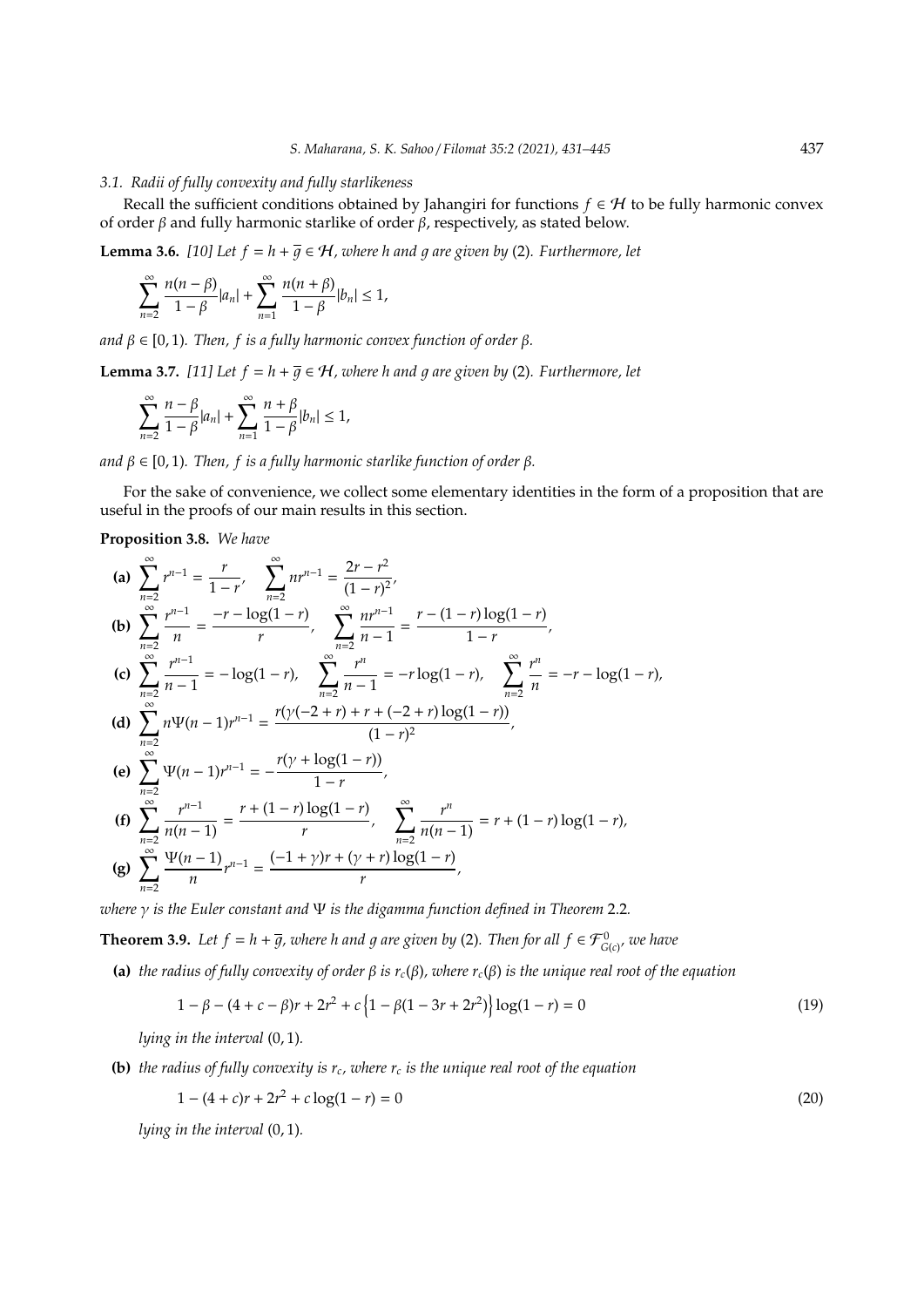*Proof.* Let  $f = h + \overline{g} \in \mathcal{F}_{G(c)}^0$ , where *h* and *g* are given by (2). First we observe that  $b_1 = 0$ , and the coefficients of the series satisfy the conditions of Lemma 2.1 and Corollary 2.3. These conditions imply that the series (2) are convergent in  $D$ , and hence, *h* and *g* are analytic in  $D$ . For  $0 < r < 1$ , consider the function

$$
f_r(z)=\frac{1}{r}f(rz)=\frac{1}{r}h(rz)+\frac{1}{r}\overline{g(rz)},
$$

so that

$$
f_r(z) = z + \sum_{n=2}^{\infty} a_n r^{n-1} z^n + \overline{\sum_{n=1}^{\infty} b_n r^{n-1} z^n}, \quad z \in \mathbb{D}.
$$
 (21)

Thus, by Definition 3.5, it is now needed to show that the function  $f_r(z)$  defined by (21) is fully convex of order β. Using the coefficient estimates from Lemma 2.1 and Corollary 2.3, now estimate

$$
S_1 = \sum_{n=2}^{\infty} \frac{n(n-\beta)}{1-\beta} |a_n| r^{n-1} + \sum_{n=2}^{\infty} \frac{n(n+\beta)}{1-\beta} |b_n| r^{n-1}
$$
  
\n
$$
\leq \sum_{n=2}^{\infty} \frac{n(n-\beta)}{1-\beta} \left( \frac{c}{n(n-1)} \right) r^{n-1} + \sum_{n=2}^{\infty} \frac{n(n+\beta)}{1-\beta} \left( \frac{1+c\gamma+c\Psi(n-1)}{n} \right) r^{n-1}
$$
  
\n
$$
= \frac{1}{1-\beta} \left[ c \sum_{n=2}^{\infty} \frac{nr^{n-1}}{n-1} - c\beta \sum_{n=2}^{\infty} \frac{r^{n-1}}{n-1} + (1+c\gamma) \sum_{n=2}^{\infty} nr^{n-1} + c \sum_{n=2}^{\infty} n\Psi(n-1)r^{n-1} + \beta(1+c\gamma) \sum_{n=2}^{\infty} r^{n-1} + c\beta \sum_{n=2}^{\infty} \Psi(n-1)r^{n-1} \right].
$$

In view of Lemma 3.6, it suffices to show that  $S_1 \leq 1$ , or equivalently *r* satisfies the inequality

$$
\begin{aligned} &\frac{c(r-(1-r)\log(1-r))}{1-r}+c\beta\log(1-r)+\frac{(1+c\gamma)(2r-r^2)}{(1-r)^2}\\ &+\frac{cr(\gamma(-2+r)+r+(-2+r)\log(1-r))}{(1-r)^2}+\frac{\beta(1+c\gamma)r}{1-r}-\frac{c\beta r(\gamma+\log(1-r))}{1-r}\leq 1-\beta, \end{aligned}
$$

where we have used Proposition 3.8 (a)-(e) to get the left side expression of the last inequality. A simple calculation brings this inequality to the form

$$
1 - \beta - (4 + c - \beta)r + 2r^2 + c\left\{1 - \beta(1 - 3r + 2r^2)\right\}\log(1 - r) \ge 0.
$$

Thus, by Lemma 3.6, *f* is fully convex of order  $\beta$  for  $|z| = r \le r_c(\beta)$ , where  $r_c(\beta)$  is the unique real root of (19) lying in the interval (0, 1).

Note that for a fixed  $c \in (0, 1]$  the roots of the equation given by (19) lying in (0, 1) are clearly decreasing as a function of  $β ∈ [0, 1)$ . Consequently,  $r_c(β) ≤ r_c(0)$ . Therefore, taking  $β = 0$  in (19), we obtain (20). Then Lemma 3.6 gives that the harmonic function *f* is convex and univalent in  $|z| = r \le r_c$ , where  $r_c$  is the unique real root of (20) lying in the interval (0, 1). This completes the proof.  $\Box$ 

**Theorem 3.10.** Let  $f = h + \overline{g}$ , where h and g are given by (2). Then for all  $f \in \mathcal{F}_{G(c)}^0$ , we have

**(a)** *the radius of fully starlikeness of order* β *is rs*(β)*, where rs*(β) *is the unique real root of the equation*

$$
1 + 2c\beta - 2(1 + c\beta)r + \{c - \beta(1 - 1/r)(1 + c - 2cr)\}\log(1 - r) = 0
$$
\n(22)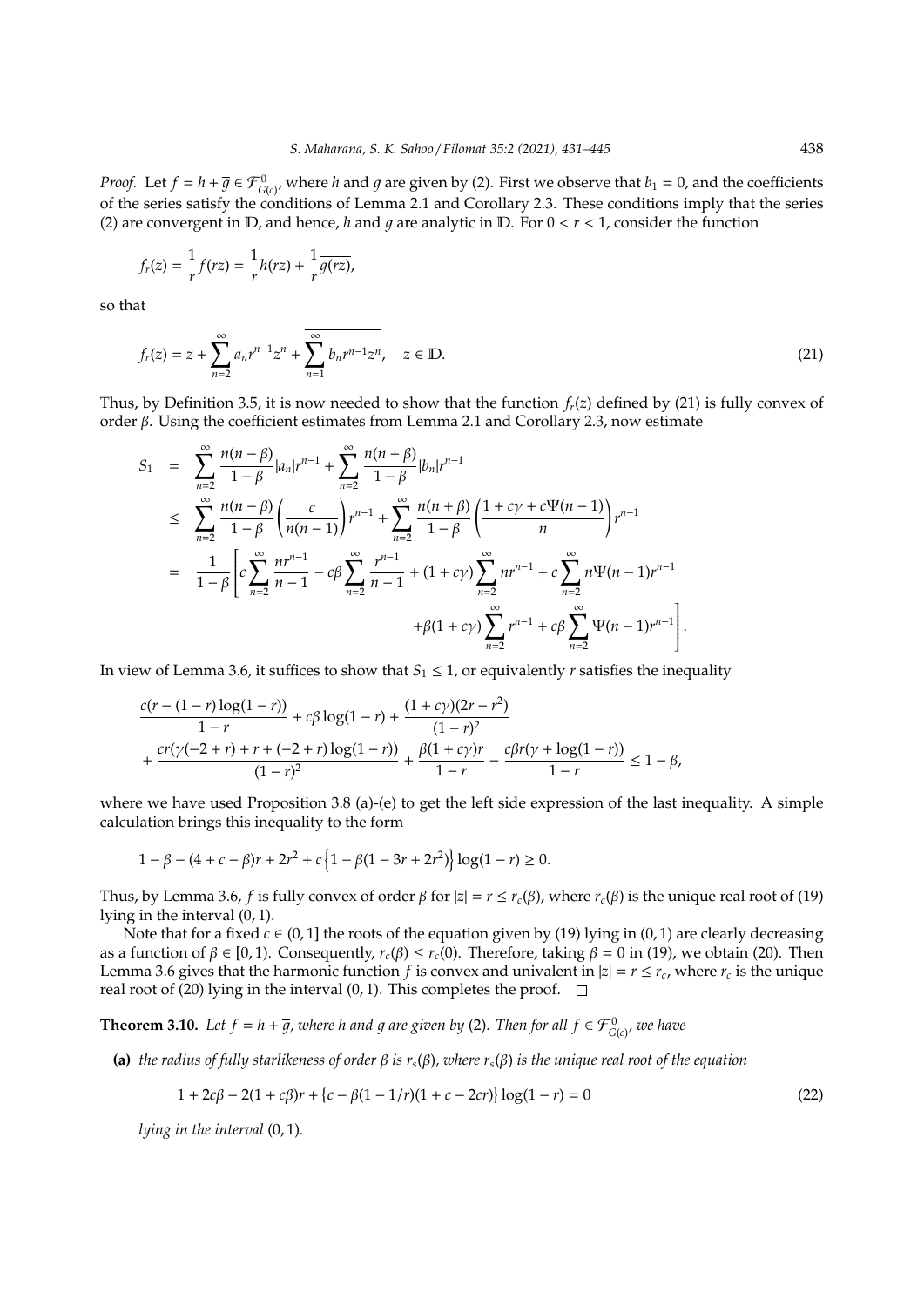**(b)** *the radius of fully starlikeness is ru, where r<sup>u</sup> is the unique real root of the equation*

$$
1 - 2r + c \log(1 - r) = 0 \tag{23}
$$

*lying in the interval* (0, 1)*.*

*Proof.* Under the same hypothesis of Theorem 3.9, and by Definition 3.5, it is now needed to show that the function *fr*(*z*) defined by (21) is fully starlike of order β. Using the coefficient estimates stated in Lemma 2.1 and Corollary 2.3, we estimate

$$
S_2 = \sum_{n=2}^{\infty} \frac{n-\beta}{1-\beta} |a_n| r^{n-1} + \sum_{n=2}^{\infty} \frac{n+\beta}{1-\beta} |b_n| r^{n-1}
$$
  
\n
$$
\leq \sum_{n=2}^{\infty} \frac{n-\beta}{1-\beta} \left( \frac{c}{n(n-1)} \right) r^{n-1} + \sum_{n=2}^{\infty} \frac{n+\beta}{1-\beta} \left( \frac{1+c\gamma+c\Psi(n-1)}{n} \right) r^{n-1}
$$
  
\n
$$
= \frac{1}{1-\beta} \left[ c \sum_{n=2}^{\infty} \frac{r^{n-1}}{n-1} - c\beta \sum_{n=2}^{\infty} \frac{r^{n-1}}{n(n-1)} + (1+c\gamma) \sum_{n=2}^{\infty} r^{n-1} + c \sum_{n=2}^{\infty} \frac{\Psi(n-1)}{n} r^{n-1} + c\beta \sum_{n=2}^{\infty} \frac{\Psi(n-1)}{n} r^{n-1} \right].
$$

In view of Lemma 3.7, it suffices to show that  $S_2 \leq 1$ , or equivalently, *r* satisfies the inequality

$$
- c \log(1-r) - \frac{c\beta(r + (1-r)\log(1-r))}{r} + \frac{(1+c\gamma)r}{1-r} - \frac{cr(\gamma + \log(1-r))}{1-r} + \frac{\beta(1+c\gamma)(-r - \log(1-r))}{r} + \frac{c\beta((-1+\gamma)r + (\gamma + r)\log(1-r))}{r} \le 1 - \beta,
$$

where we have used Proposition 3.8 (a)-(c) and (e)-(g) to obtain the left side expression of the last inequality. On simplification, the last inequality reduces to

$$
(1+2c\beta)r-2(1+c\beta)r^2+\{cr+\beta(1-r)(1+c-2cr)\}\log(1-r)\geq 0.
$$

Thus, by Lemma 3.7, *f* is fully starlike of order  $\beta$  for  $|z| = r \le r_s(\beta)$ , where  $r_s(\beta)$  is the unique real root of (22) lying in the interval (0, 1).

Note that for a fixed  $c \in (0, 1]$  the roots of the equation given by (22) lying in (0, 1) are clearly decreasing as a function of  $\beta \in [0, 1)$ . Consequently,  $r_s(\beta) \le r_s(0)$ . Therefore, taking  $\beta = 0$  in (22), we obtain (23). Then Lemma 3.7 yields that the harmonic function *f* is starlike and univalent in  $|z| = r \le r_u$ , where  $r_u$  is the unique real root of (23) lying in the interval  $(0, 1)$ . This completes the proof.  $\Box$ 

In a similar manner, we can show the following two results which find radii of fully convexity and starlikeness of functions belonging to the family  $\mathcal{F}_{G(c)}^{\alpha}$ .

**Theorem 3.11.** Let  $f = h + \overline{g}$ , where h and g are given by (2). Then for all  $f \in \mathcal{F}_{G(c)}^{\alpha}$  we have

**(a)** *the radius of fully convexity of order* β *is rc*(β, α)*, where rc*(β, α) *is the unique real root of the equation*

$$
(1 - \beta)(1 - \alpha) - (4 + (1 + \alpha)c - (1 + \alpha)2\alpha - (1 + 2\alpha + \alpha^2)\beta) r
$$
  
+ 
$$
(2 - (1 - c)\alpha - (1 - c)\alpha^2 - (1 + \alpha)\alpha\beta) r^2
$$
  
+ 
$$
c \{(1 - r)^2(1 + \alpha - \beta + \alpha\beta) - (1 - \alpha^2)(-2 + r - \beta + \beta r)r\} \log(1 - r) = 0
$$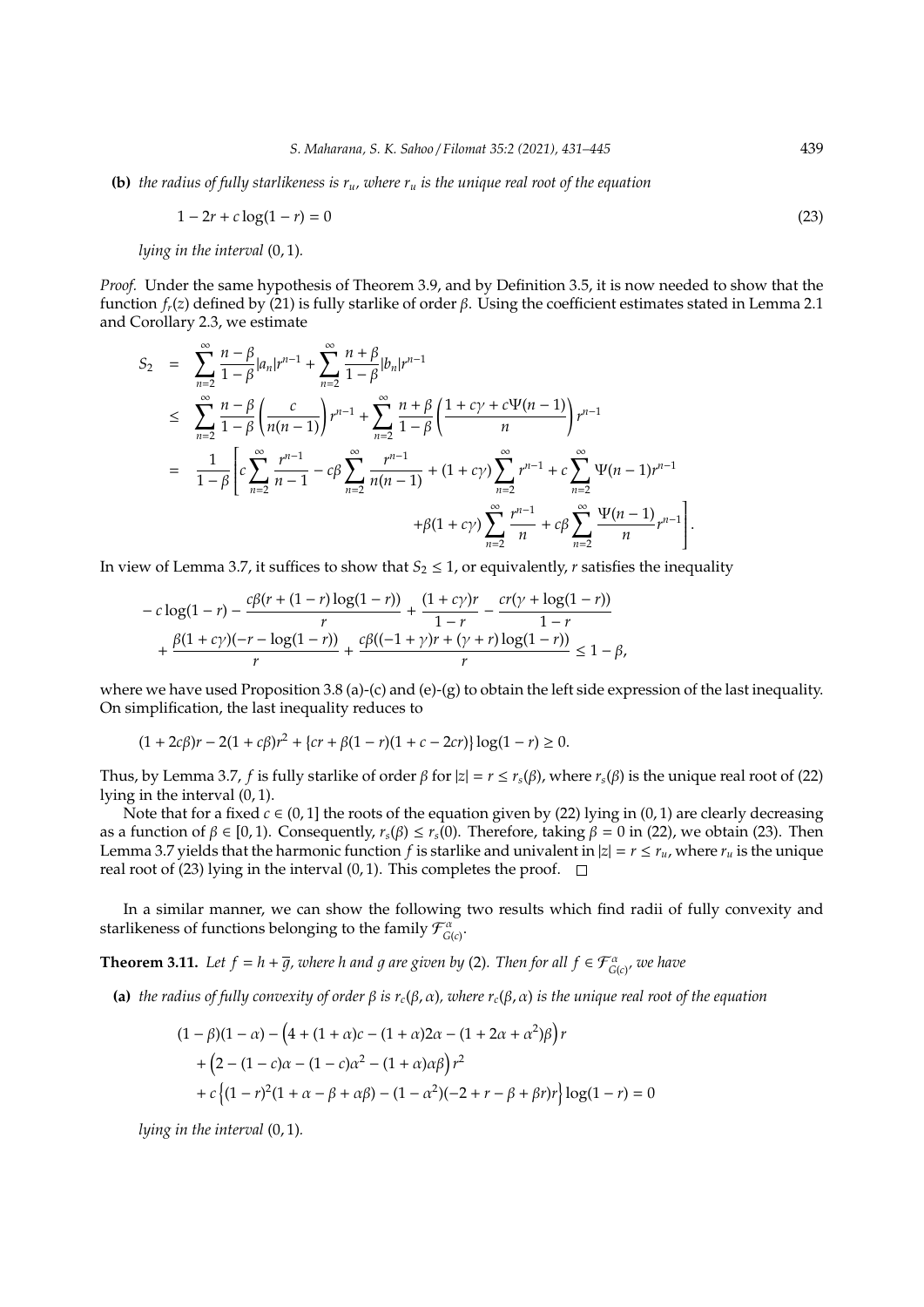**(b)** *the radius of fully convexity is rc*(α)*, where rc*(α) *is the unique real root of the equation*

$$
1 - \alpha - (4 + (1 + \alpha)c - (1 + \alpha)2\alpha)r + (2 - (1 - c)\alpha - (1 - c)\alpha^2)r^2
$$

$$
+ c\{(1 - r)^2(1 + \alpha) - (1 - \alpha^2)(-2 + r)r\}\log(1 - r) = 0
$$

*lying in the interval* (0, 1)*.*

**Theorem 3.12.** Let  $f = h + \overline{g}$ , where h and g are given by (2). Then for all  $f \in \mathcal{F}_{G(c)}^{\alpha}$  we have

**(a)** *the radius of fully starlikeness of order* β *is rs*(β, α)*, where rs*(β, α) *is the unique real root of the equation*

$$
(1 + 2c\beta - (1 + \beta + c\beta)\alpha - \beta(1 + c)\alpha^2)r
$$
  
-(2 + 2c\beta - (1 + \beta + c\beta + \alpha)\alpha - \beta(1 + c)\alpha^2)r^2 + {(1 - r)[cr(1 + \alpha)  
+ \beta(1 - \alpha)(1 + c + \alpha - 2cr - \alpha cr)} + (1 - \alpha^2)cr^2}log(1 - r) = 0

*lying in the interval* (0, 1)*.*

**(b)** *the radius of fully starlikeness is*  $r_u(\alpha)$ *, where*  $r_u(\alpha)$  *is the unique real root of the equation* 

$$
1 - \alpha - (2 - \alpha - \alpha^2)r + c(1 + \alpha)(1 - \alpha r)\log(1 - r) = 0
$$

*lying in the interval* (0, 1)*.*

# *3.2. Radii of uniformly starlikeness and uniformly convexity*

Ponnusamy *et al.* obtained the following useful sufficient conditions for functions  $f \in H$  to be uniformly starlike and uniformly convex, respectively.

**Lemma 3.13.** [23] Let  $f = h + \overline{g} \in H$ , where h and g are given by (2), and satisfy the condition

$$
\sum_{n=2}^\infty n|a_n|+\sum_{n=1}^\infty n|b_n|\leq \frac{1}{2}.
$$

*Then f is a uniformly starlike function.*

**Lemma 3.14.** [23] Let  $f = h + \overline{q} \in H$ , where h and q are given by (2), and satisfy the condition

$$
\sum_{n=2}^{\infty} n(2n-1)|a_n| + \sum_{n=1}^{\infty} n(2n-1)|b_n| \leq 1.
$$

*Then f is a uniformly convex function.*

**Theorem 3.15.** Let  $f = h + \overline{g}$ , where h and g are given by (2). Then for all  $f \in \mathcal{F}_{G(c)}^0$  the radius of uniformly *starlikeness is rus, where rus is the unique positive root of the equation*

$$
1 - 3r + 2c \log(1 - r) = 0 \tag{24}
$$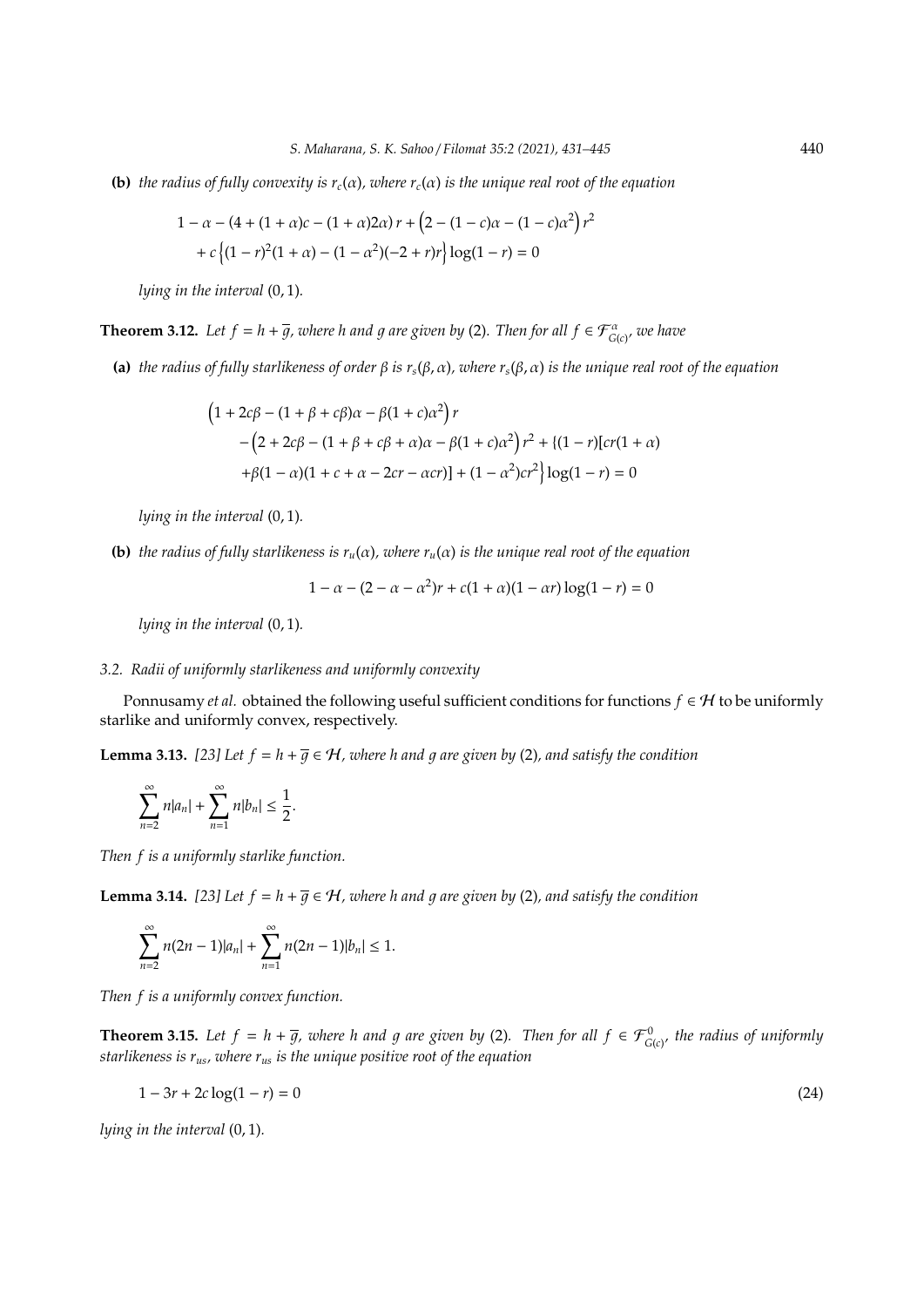*Proof.* Under the same hypothesis of Theorem 3.9, and by Definition 3.5, it is now needed to show that the function  $f_r(z)$  defined by (21) is uniformly starlike. Using the coefficient estimates from Lemma 2.1 and Corollary 2.3, we estimate

$$
S_3 = \sum_{n=2}^{\infty} n |a_n| r^{n-1} + \sum_{n=2}^{\infty} n |b_n| r^{n-1}
$$
  
\n
$$
\leq \sum_{n=2}^{\infty} \frac{c}{n-1} r^{n-1} + \sum_{n=2}^{\infty} (1 + c\gamma + c\Psi(n-1)) r^{n-1}
$$
  
\n
$$
= c \sum_{n=2}^{\infty} \frac{r^{n-1}}{n-1} + (1 + c\gamma) \sum_{n=2}^{\infty} r^{n-1} + c \sum_{n=2}^{\infty} \Psi(n-1) r^{n-1}.
$$

In view of Lemma 3.13, it suffices to show that  $S_3 \leq 1/2$ , or equivalently, *r* satisfies the inequality

$$
-c\log(1-r) + \frac{(1+c\gamma)r}{1-r} - \frac{cr(\gamma + \log(1-r))}{1-r} \le 1/2,
$$

where we have used Proposition 3.8 to obtain the left side expression of the last inequality. A simple calculation brings the last inequality to

$$
1-3r+2c\log(1-r)\geq 0.
$$

Thus, by Lemma 3.13, *f* is uniformly starlike for  $|z| = r \le r_{us}$ , where  $r_{us}$  is the unique real root of (24) lying in the interval  $(0, 1)$ . Clearly, we can check that the roots of  $(24)$  are monotonically decreasing in  $(0, 1)$ , and hence it has exactly one root in (0, 1). Therefore, we conclude that *f* is uniformly starlike in  $|z| < r_{us}$ .

**Theorem 3.16.** Let  $f = h + \overline{g}$ , where h and g are given by (2). Then for all  $f \in \mathcal{F}_{G(c)}^0$ , the radius of uniformly *convexity is ruc, where ruc is the unique positive root of the equation*

$$
1 - (5 + 2c)r + 2r2 + c(1 + r)log(1 - r) = 0
$$
\n(25)

*lying in the interval* (0, 1)*.*

*Proof.* Under the same hypothesis of Theorem 3.9, and by Definition 3.5, it is now needed to show that the function *fr*(*z*) defined by (21) is uniformly convex. Using the coefficient estimates from Lemma 2.1 and Corollary 2.3, we estimate

$$
S_4 = \sum_{n=2}^{\infty} n(2n-1)|a_n|r^{n-1} + \sum_{n=2}^{\infty} n(2n-1)|b_n|r^{n-1}
$$
  
\n
$$
\leq \sum_{n=2}^{\infty} \frac{c(2n-1)}{n-1}r^{n-1} + \sum_{n=2}^{\infty} (2n-1)(1+c\gamma+c\Psi(n-1))r^{n-1}
$$
  
\n
$$
= 2c\sum_{n=2}^{\infty} \frac{nr^{n-1}}{n-1} - c\sum_{n=2}^{\infty} \frac{r^{n-1}}{n-1} + 2(1+c\gamma)\sum_{n=2}^{\infty} nr^{n-1} + 2c\sum_{n=2}^{\infty} n\Psi(n-1)r^{n-1}
$$
  
\n
$$
-(1+c\gamma)\sum_{n=2}^{\infty} r^{n-1} - c\sum_{n=2}^{\infty} \Psi(n-1)r^{n-1}.
$$

In view of Lemma 3.14, it suffices to show that  $S_4 \leq 1$ , or equivalently, *r* satisfies the inequality

$$
\frac{2c(r - (1 - r)\log(1 - r))}{1 - r} + c\log(1 - r) + \frac{2(1 + c\gamma)(2r - r^2)}{(1 - r)^2} + \frac{2cr(\gamma(-2 + r) + r + (-2 + r)\log(1 - r))}{(1 - r)^2} - \frac{(1 + c\gamma)r}{1 - r} + \frac{cr(\gamma + \log(1 - r))}{1 - r} \le 1,
$$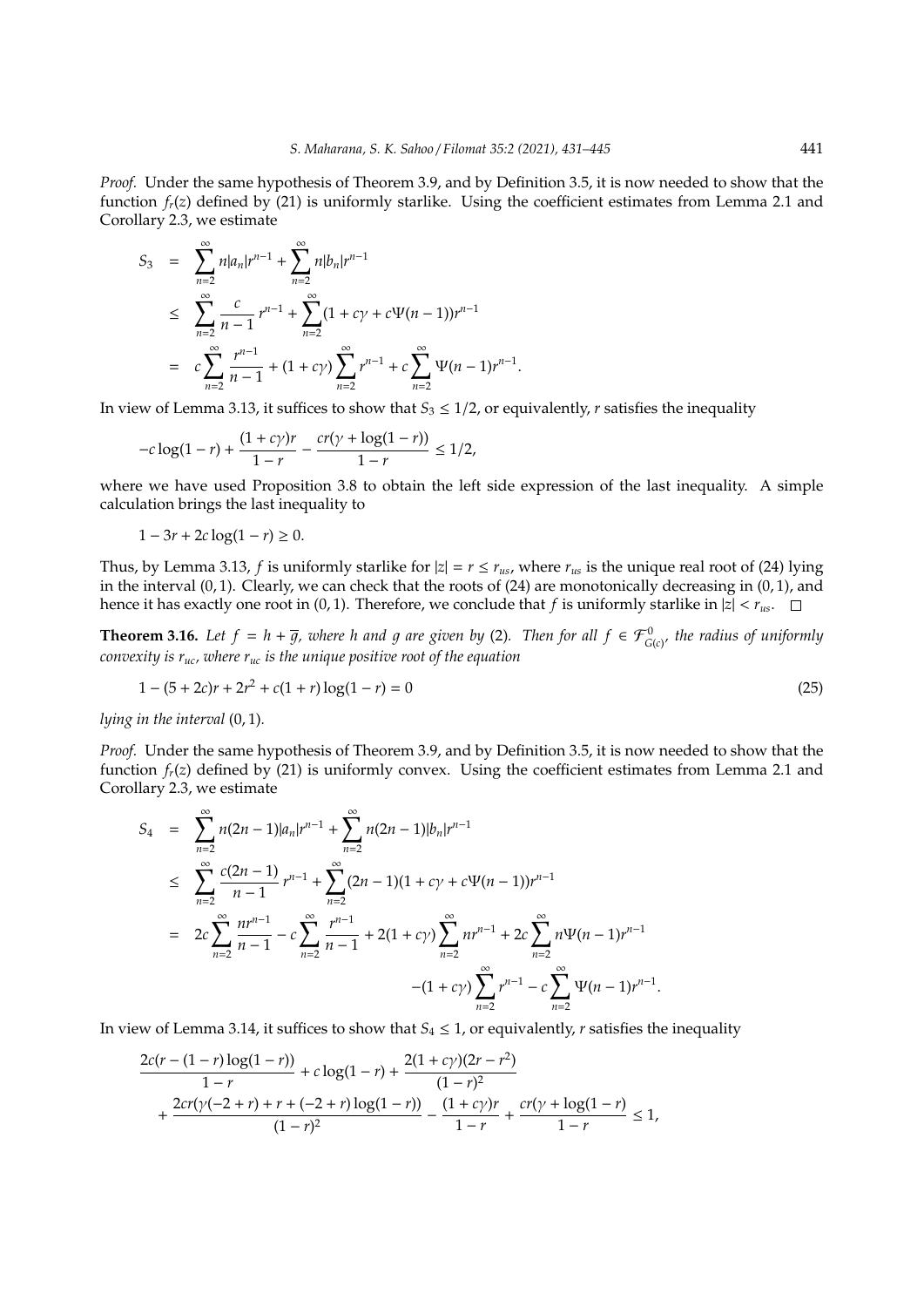where we have used Proposition 3.8 to obtain the left side expression of the last inequality. After a simple calculation, the last inequality reduces to

$$
1 - (5 + 2c)r + 2r^{2} + c(1 + r)\log(1 - r) \ge 0.
$$

Thus, by Lemma 3.14, *f* is uniformly convex for  $|z| = r \le r_{uc}$ , where  $r_{uc}$  is the unique real root of (25) lying in the interval  $(0, 1)$ . Clearly, one can check that the roots of  $(25)$  are monotonically decreasing in  $(0, 1)$ , and hence it has exactly one root in (0, 1). Hence, *f* is uniformly convex in  $|z| < r_{uc}$ .  $\square$ 

In a similar manner, we now state (without proof) two results related to radii of uniformly starlikeness and uniformly convexity for the class  $\mathcal{F}_{G(c)}^{\alpha}$ .

**Theorem 3.17.** Let  $f = h + \overline{g}$ , where h and g are given by (2). Then for all  $f \in \mathcal{F}_{G(c)}^{\alpha}$  the radius of uniformly *starlikeness is*  $r_{us}(\alpha)$ *, where*  $r_{us}(\alpha)$  *is the unique positive root of the equation* 

$$
1 - 2\alpha - (3 - 2\alpha - 2\alpha^2)r + 2c(1 + \alpha)(1 - r\alpha)\log(1 - r) = 0
$$

*lying in the interval* (0, 1)*.*

**Theorem 3.18.** Let  $f = h + \overline{g}$ , where h and g are given by (2). Then for all  $f \in \mathcal{F}_{G(c)}^{\alpha}$  the radius of uniformly *convexity is*  $r_{uc}(\alpha)$ *, where*  $r_{uc}(\alpha)$  *is the unique positive root of the equation* 

$$
1 - (5 + 2c + (2c - 2 - 3\alpha)\alpha)r + (2 + (2c - 1)(1 + \alpha)\alpha)r^2
$$

$$
+ c\{(1 - r)^2(1 + \alpha) + (1 - \alpha^2)(3 - r)r\}\log(1 - r) = 0
$$

*lying in the interval* (0, 1)*.*

#### **4. Growth, Covering and Area Theorems for** F α *G*

The idea of growth of a function  $f$  refers to the size of its image domain, that is, estimation of  $|f(z)|$ . It is well known that the Jacobian of a smooth mapping may be viewed as the local magnification factor of area. Thus, for  $0 < r < 1$ , the area of the image of the disk  $\mathbb{D}_r$  under the mapping f is denoted by  $A(f(\mathbb{D}_r))$ and is given by the formula

$$
A(f(\mathbb{D}_r))=\int\int_{\mathbb{D}_r}J_f(z)\,dxdy.
$$

Computing this area became widely known as the area problem in the function theory. Recently, Ponnusamy and Sairam [28] have obtained the growth, covering and area theorems for certain harmonic close-to-convex functions. As a motivation from their work, we have studied here the growth, covering and area problems for the class of functions  $f$  in  $\mathcal{F}_G^{\alpha}$ . The following lemma from [18] is useful in this section (see also [20]).

**Lemma 4.1.** [18] Let  $h$  ∈  $G$  be of the form (2). Then for  $|z| = r < 1$ , we have

$$
1 - r \le |h'(z)| \le 1 + r.
$$

*The inequality is sharp and equality is attained for the function given by*  $h(z) = z - z^2/2$ *.* 

**Theorem 4.2.** (Growth Theorem) *If*  $f = h + \overline{g} \in \mathcal{F}_{G}^{\alpha}$ , then

$$
|f(z)| \ge \begin{cases} \frac{(1-\alpha)}{2\alpha^3} \left\{ r\alpha(-2 - (4-r)\alpha) + 2(1+\alpha)^2 \log(1+r\alpha) \right\}, & \alpha \neq 0, \\ r - r^2 + r^3/3, & \alpha = 0, \end{cases}
$$
 (26)

*and*

$$
|f(z)| \le \begin{cases} \frac{(1+\alpha)}{2\alpha^3} \left\{ r\alpha(-2 + (4+r)\alpha) + 2(1-\alpha)^2 \log(1+r\alpha) \right\}, & \alpha \neq 0, \\ r + r^2 + r^3/3, & \alpha = 0, \end{cases}
$$
(27)

*for all*  $z \in \mathbb{D}$ *.*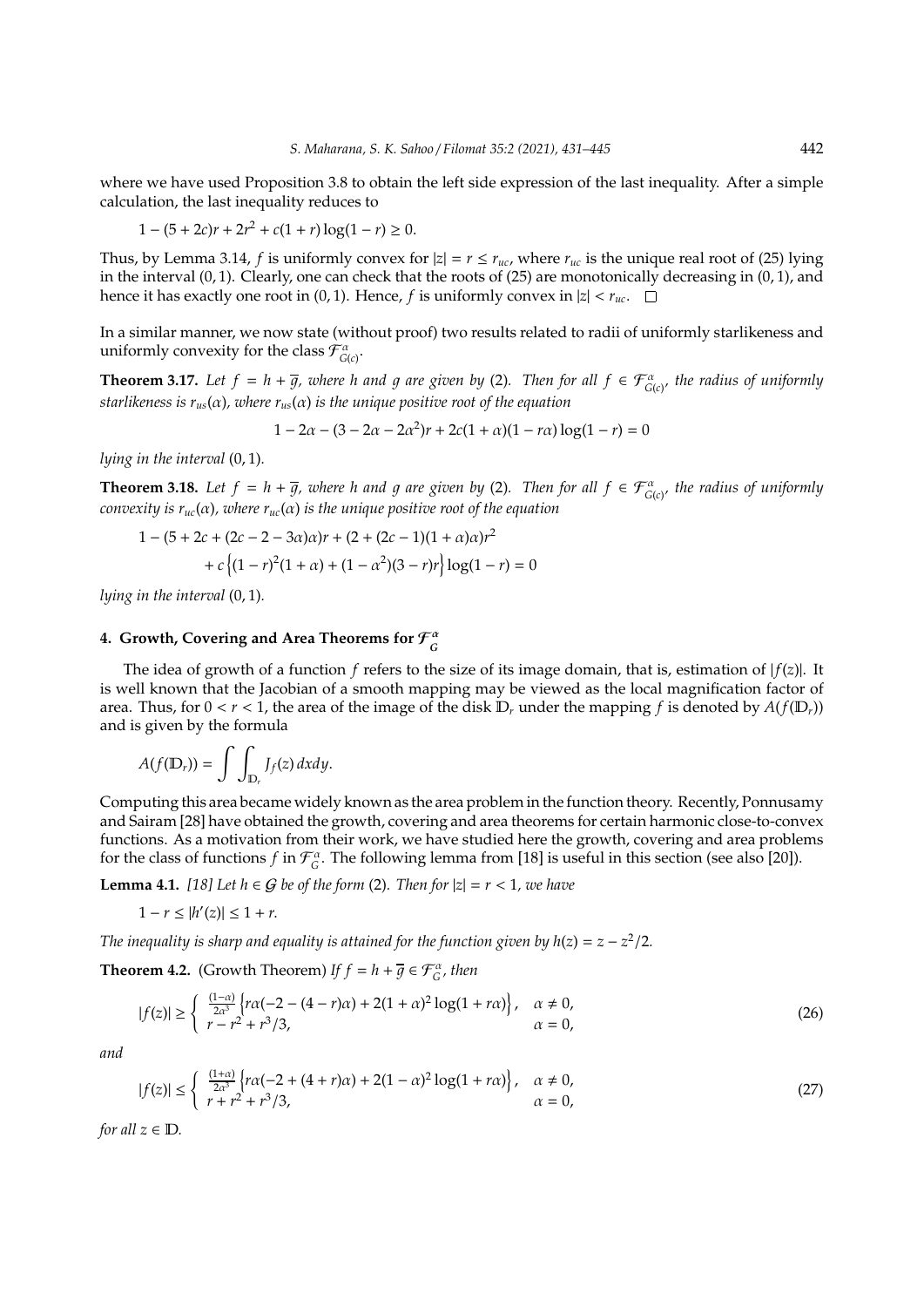*Proof.* For any point  $z = re^{i\theta} \in \mathbb{D}$ , let  $m := \min\{|f(\mathbb{D}_r)| : z \in \mathbb{D}_r\}$ . Then  $\mathbb{D}_m \subseteq f(\mathbb{D}_r) \subseteq f(\mathbb{D})$ . It is due to the minimum modulus principle that there exists  $z_r \in \partial \mathbb{D}_r := \{z \in \mathbb{C} : |z| = r, r < 1\}$  such that  $m = |f(z_r)|$ .

Let  $\Gamma(t) = tf(z_r)$ ,  $t \in [0,1]$ . Then  $\gamma(t) := f^{-1}(\Gamma(t))$ ,  $t \in [0,1]$ , is a well defined Jordan arc. Since  $f(z) = h(z) + \overline{g(z)}$ , we have

$$
m = |f(z_r)| = \int_{\Gamma} |dw| = \int_{\gamma} |df| = \int_{\gamma} |h'(\eta)d\eta + \overline{g'(\eta)}d\overline{\eta}|
$$
  

$$
\geq \int_{\gamma} (|h'(\eta)| - |g'(\eta)|) |d\eta|.
$$

By using the relation  $g'(z) = w(z)h'(z)$ , together with Lemma 4.1 and (14), the integrand of the right side expression of the above inequality simplifies to

$$
|h'(\eta)| - |g'(\eta)| = |h'(\eta)|(1 - |w(\eta)|) \ge (1 - |\eta|)\left(1 - \frac{\alpha + |\eta|}{1 + \alpha|\eta|}\right) = \frac{(1 - \alpha)(1 - |\eta|)^2}{1 + \alpha|\eta|}.
$$

Therefore, we obtain

$$
m \geq \int_{\gamma} \frac{(1-\alpha)(1-|\eta|)^2}{1+\alpha|\eta|} d\eta| = \int_0^1 \frac{(1-\alpha)(1-|\gamma(t)|)^2}{1+\alpha|\gamma(t)|} dt = \int_0^r \frac{(1-\alpha)(1-\rho)^2}{1+\alpha\rho} d\rho.
$$

On integrating, we obtain the estimation (26).

Next, note that

$$
|f(z)| = |h(z) + \overline{g(z)}| \le |h(z)| + |g(z)|.
$$

Thus, the inequality (27) follows from the application of the relation  $g'(z) = w(z)h'(z)$ , together with Lemma 4.1 and (14).  $\square$ 

**Theorem 4.3.** (Covering Theorem) Let  $f = h + \overline{g} \in \mathcal{F}_G^{\alpha}$ . Then the range  $f(D)$  contains the disk  $|w| < r_\alpha$ , where

$$
r_{\alpha} = \begin{cases} \frac{1}{2\alpha^3} \left[ -\alpha(2+3\alpha) + 2(1+\alpha)^2 \log(1+\alpha) \right], & \alpha \neq 0\\ 1/3 \approx 0.33333, & \alpha = 0. \end{cases}
$$

*Proof.* The radius  $r_\alpha$  follows by allowing the limit  $r \to 1^-$  in the lower bound of  $|f(z)|$  obtained in Theorem 4.2.  $\Box$ 

**Theorem 4.4.** (Area Theorem) Let  $f(z) = h(z) + \overline{g(z)} \in \mathcal{F}_G^{\alpha}$ , where  $h(z)$  and  $g(z)$  be of the form (2). Then the *estimation of area*  $A(f(D_r))$  *for*  $0 < r < 1$  *satisfies the following inequalities* 

$$
2\pi(1-\alpha)^2 \int_0^1 \frac{r(1-r)^3(1+r)}{(1+r\alpha)^2} dr \le A(f(\mathbb{D}_r)) \le 2\pi(1-\alpha)^2 \int_0^1 \frac{r(1+r)^3(1-r)}{(1-r\alpha)^2} dr. \tag{28}
$$

*Proof.* Let  $f(z) = h(z) + \overline{g(z)} \in \mathcal{F}_G^{\alpha}$ . Then  $h'(z)$  is nonvanishing in D and the Jacobian becomes  $J_f(z)$  $|h'(z)|^2(1-|w(z)|^2)$ , where  $w(z) = g'(z)/h'(z)$  is the dilatation of *f*.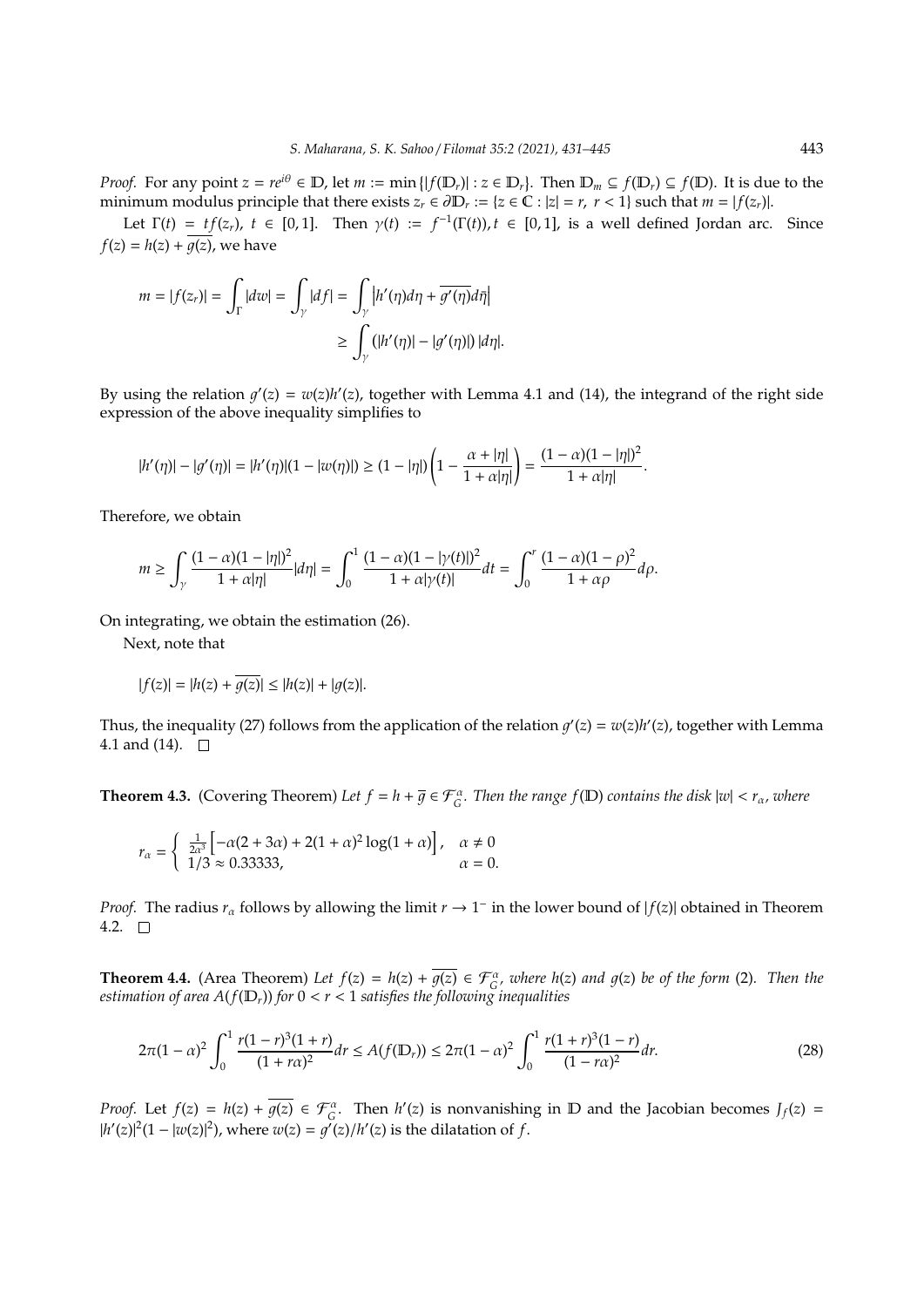By using the inequality (14), together with Lemma 4.1, we obtain

$$
A(f(\mathbb{D}_r)) := \int \int_{\mathbb{D}_r} J_f(z) dx dy = \int_0^{2\pi} \int_0^1 J_f(re^{i\theta}) r dr d\theta
$$
  
= 
$$
\int_0^{2\pi} \int_0^1 r |h'(re^{i\theta})|^2 (1 - |w(re^{i\theta})|^2) dr d\theta
$$
  

$$
\geq \int_0^{2\pi} d\theta \int_0^1 r (1 - r)^2 (1 - (\frac{r + \alpha}{1 + \alpha r})^2) dr
$$
  
= 
$$
2\pi \int_0^1 r (1 - r)^2 \frac{(1 - \alpha^2)(1 - r^2)}{(1 + \alpha r)^2} dr
$$
  
= 
$$
2\pi (1 - \alpha^2) \int_0^1 \frac{r (1 - r)^3 (1 + r)}{(1 + \alpha r)^2} dr.
$$

This yields the left hand side inequality of (28). Next, to find its right hand side estimation, we compute

$$
A(f(\mathbb{D}_r)) := 2\pi \int_0^1 r|h'(re^{i\theta})|^2 (1 - |w(re^{i\theta})|^2) dr
$$
  
\n
$$
\leq 2\pi \int_0^1 r(1+r)^2 (1 - \left(\frac{\alpha - r}{1 - \alpha r}\right)^2) dr
$$
  
\n
$$
= 2\pi \int_0^1 r(1+r)^2 \frac{(1 - \alpha^2)(1 - r^2)}{(1 - \alpha r)^2} dr
$$
  
\n
$$
= 2\pi (1 - \alpha^2) \int_0^1 \frac{r(1+r)^3 (1-r)}{(1 - \alpha r)^2} dr.
$$

This completes the proof of our theorem.  $\Box$ 

**Acknowledgement:** The authors would like to thank Professor S. Ponnusamy for his useful suggestions on this manuscript. The authors express their sincere thanks to the editor and referees for their valuable suggestions. The work of the first author is supported by Discipline of Mathematics, IIT Indore through his Post-Doctoral fellowship.

#### **References**

- [1] Y. Abu Muhanna, S. Ponnusamy, Extreme points method and univalent harmonic mappings: In Complex Analysis and Dynamical Systems IV, Contemporary Math. (AMS) 667 (2016), 223–237.
- [2] R. M. Ali, Y. Abu Muhanna, S. Ponnusamy, The spherical metric and univalent harmonic mappings, Monatsh. Math., (2018), 14 pages. DOI: https://doi.org/10.1007/s00605-018-1160-4
- [3] F. G. Avkhadiev, K. J. Wirths, Schwarz-Pick Type Inequalities, Birkhauser Verlag AG, Basel, 2009.
- [4] M. Chuaqui, P. Duren, B. Osgood, Curvature properties of planar harmonic mappings, Comput. Methods Funct. Theory, 4(1) (2004), 127–142.
- [5] J. Clunie, T. Sheil-Small, Harmonic univalent functions, Anal. Acad. Sci. Fenn. Ser. A I Math., 9 (1984), 3–25.
- [6] L. de Branges, A proof of the Bieberbach conjecture, Acta Math., 154(1–2) (1985), 137–152.
- [7] M. Dorff, Anamorphosis, mapping problems, and harmonic univalent functions, Explorations in Complex Analysis, 197–269, Math. Assoc. of America, Inc., Washington, 2012.
- [8] P. Duren, Harmonic mappings in the plane, Cambridge University Press, Cambridge, 2004.
- [9] I. Hotta, A. Michalski, Locally one-to-one harmonic functions with starlike analytic part, https://arxiv.org/abs/1404.1826
- [10] J. M. Jahangiri, Coefficient bounds and univalence criteria for harmonic functions with negative coefficients, Ann. Univ. Mariae Curie-Skłodowska Sect. A, 52(2) (1998), 57–66.
- [11] J. M. Jahangiri, Harmonic functions starlike in the unit disk, J. Math. Anal. Appl., 235(2) (1999), 470–477.
- [12] D. Kalaj, S.Ponnusamy, M. Vuorinen, Radius of close-to-convexity of harmonic functions, Complex Var. Elliptic Equ., 59(4) (2014), 539–552.
- [13] S. Kanas, D. Klimek-Smet, Harmonic mappings related to functions with bounded boundary rotation and norm of the Pre-Schwarzian derivative, Bull. Korean Math. Soc., 51(3) (2014), 803–812.